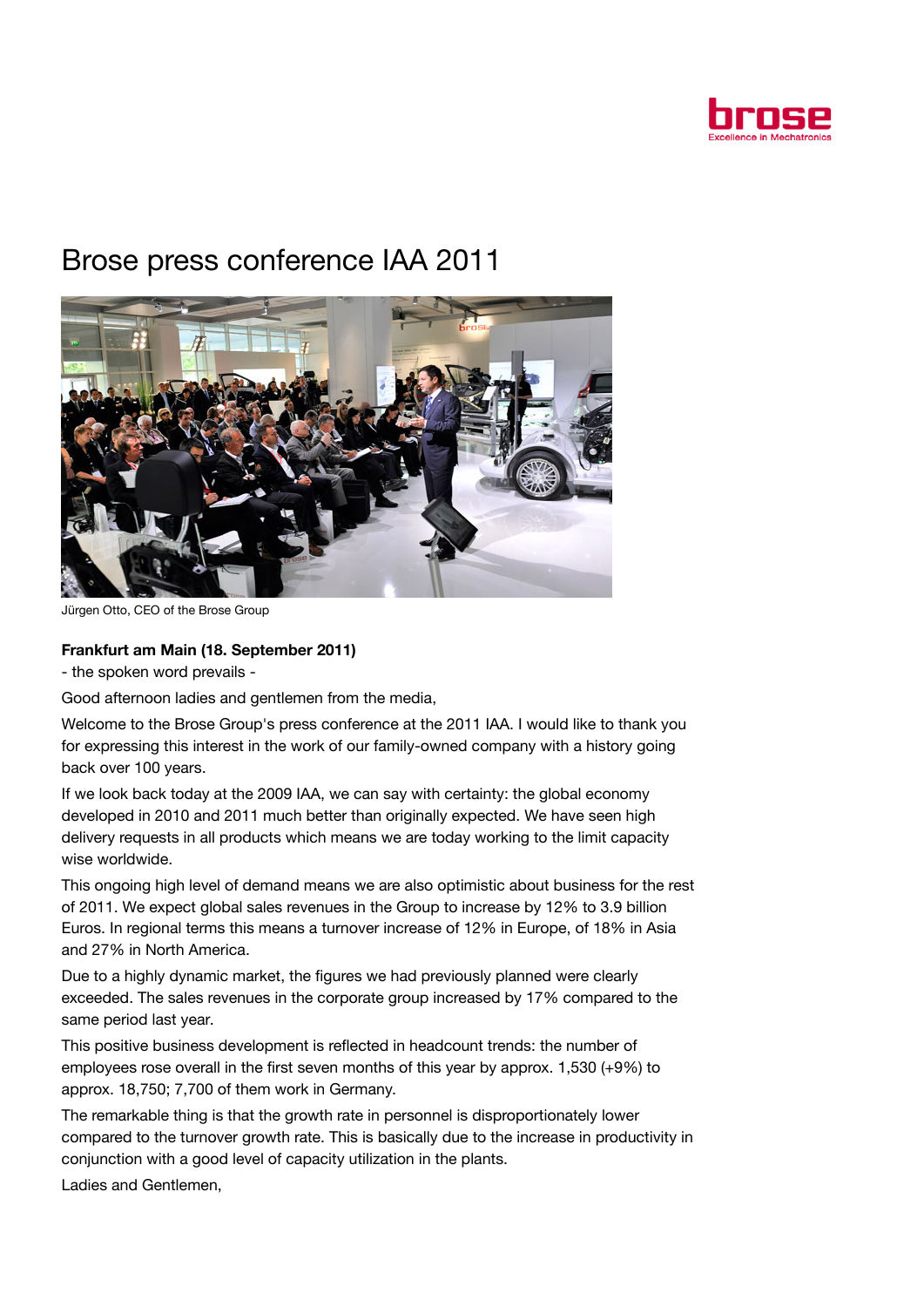

Brose is investing heavily in the future of the company: the budgets for R&D activities and for further qualification and training measures for employees again constituted about 10% of the turnover in 2011, ranking it top-rate in this respect and bearing favorable comparison with others in this industrial sector.

Approx. 2,000 employees are engaged worldwide in the development of new products and production processes; every second of these employees is in Germany, and every sixth is meanwhile in Asia.

A total of more than  $€300$  million – a new peak value – is being invested in setting up new locations or extending existing ones as well as in state-of-the art production-, logistics- and communications technology.

We are consistently seeking to increase our global business in three directions: with new products for the electrification of the vehicle, through strategic cooperations and winning new local customers in the Asian-Pacific- region as well as with new non-automotive product groups – with drives for e-bikes, pedelecs and house technology. We are confident that we can also be successful in these new markets outside of our current core business today due to our competence and decades of mechatronic experience as well as the high economies of scale resulting from 150 million motors a year.

At the beginning of 2011, in our endeavor to tap further into the Korean market, we founded a joint venture with the company Mando, one of the leading local automotive suppliers. The joint venture will go operational in the first half of the coming year and be located in Song-Do near Seoul/ South Korea. Initially, steering motors for local automakers will be developed and produced there.

At the beginning of the year, a production facility for producing window regulators went operational in Pune/India.

In the course of further localization of development, sales and production, there are another three locations currently being set up in China:

- A new headquarters in Shanghai/China which will start operations in 2012 and employ approx. 400 people.

- A production facility in Chongqing will go operational in the middle of 2012 . This will be for supplying customers in central and western China. In the future, there will be approx. 250 employees producing seat systems, window regulators and closure systems. Localization of more products is planned.

- In the summer of 2011, we established another sales office to support local automakers in Bejing/China.

Currently, there are approx. 3,000 employees working for Brose in Asia at 15 locations. In view of new customer projects for local automakers in China and Korea, we expect turnover parque Industrial El Marqués to double in this region by 2013. That means: we will also continue to grow faster than the market.

As far as our global presence is concerned, it is possible to conclude that we possess the know-how in all regions for developing and producing in-house all of our products in the field of mechanics, electrics and electronics - and with the same high goals regarding quality and supply reliability.

Brose México, S.A. de C.V. Av. de la Corte No. 4 C.P. 76246 El Marqués, Qro.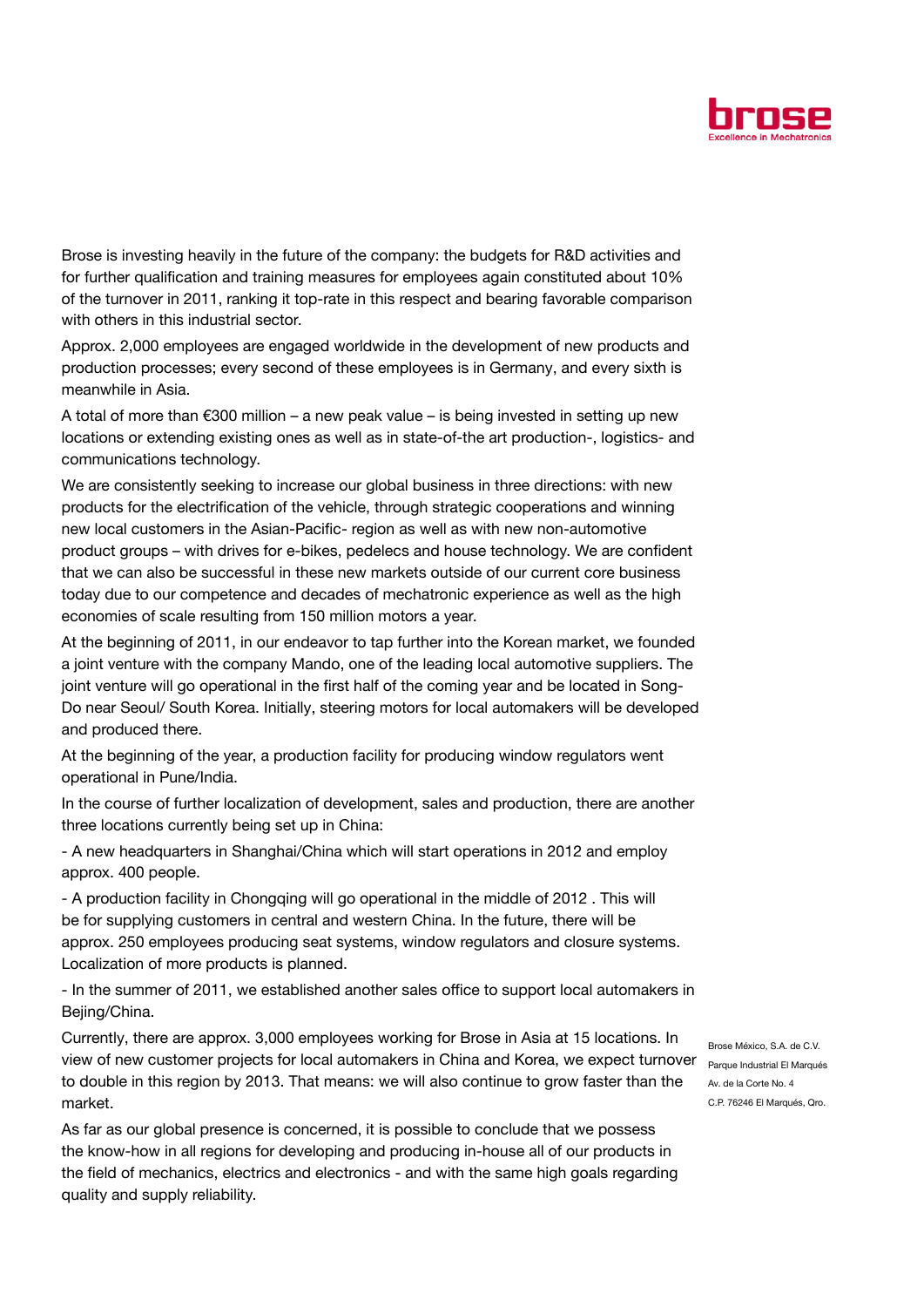

Ladies and Gentlemen,

The automotive industry is currently characterized by mega-trends such as fuel consumption savings through an increase in efficiency, lightweight design and the electrification of the automobile.

We are examining very closely the challenges resulting from these megatrends within the automotive industry and thinking about what contribution we can make with our present and future mechatronic systems.

The Brose technology you can see at our booth this year shows that we are already making a considerable contribution in all our product segments toward saving resources and sustainability: through intelligent, lightweight design and functional integration, as implemented in our window regulators, seat structures or HVAC blowers. I believe we may also be a little proud of the fact that we have delivered a stellar performance in all product segments with regard to package space optimization and lightweight design: all our products today are 20% smaller and most of them 30% lighter, thus setting a benchmark in the world market.

Regarding our new compact plastic window regulator, we have, for example, achieved weight savings of 30% i.e. 310 grams, by using a small, lightweight and efficiencyoptimized drive from the Brose modular system. Our lightweight HVAC blower in the output range of 250 to 300 watt is the smallest brushless blower on the market with weight savings of 700 grams i.e. 40%. An intelligent material mix of steel, plastic and aluminum reduces the weight of our lightweight seat by 4 kilograms. These are just some of the examples for our comprehensive system competence based on our know-how in mechanics, electrics and electronics.

As a mechatronic specialist with over 100 years' experience in large-volume development and production, we think in systems and can offer our customers holistic system solutions resulting from an intelligent combination of mechanics, electrics and electronics, such as our grill shutter control system with "failsafe" function – to date unique on the market – which will see first use at customers beginning in 2013.

Another example is our mechatronic system for touch-free operation of the liftgate. The concept comprises a touch-free anti-trap protection feature as well as an optical sensor which halts the opening liftgate before it collides with an obstacle, for example, the garage ceiling. For maximum convenience, there is another sensor, which enables touch-free opening and closing of the liftgate by means of a mere foot movement below the bumper.

Electric mobility will come, the only question is when. As a technological company, we examine all possibilities for achieving an edge on the market through strategic cooperations. Given ever-decreasing energy resources and increasing environmental pollution, alternative Brose México, S.A. de C.V. drive concepts will play a large part in the future with regard to ensuring mobility. We are facing up to this challenge

and wish to provide our customers with convincing solutions in the area of electric mobility. In April 2011, we founded a joint venture with the company SEW-Eurodrive, the leading supplier of drive technology and automation. Brose-SEW Elektromobilitäts GmbH & Co. KG

Parque Industrial El Marqués Av. de la Corte No. 4 C.P. 76246 El Marqués, Qro.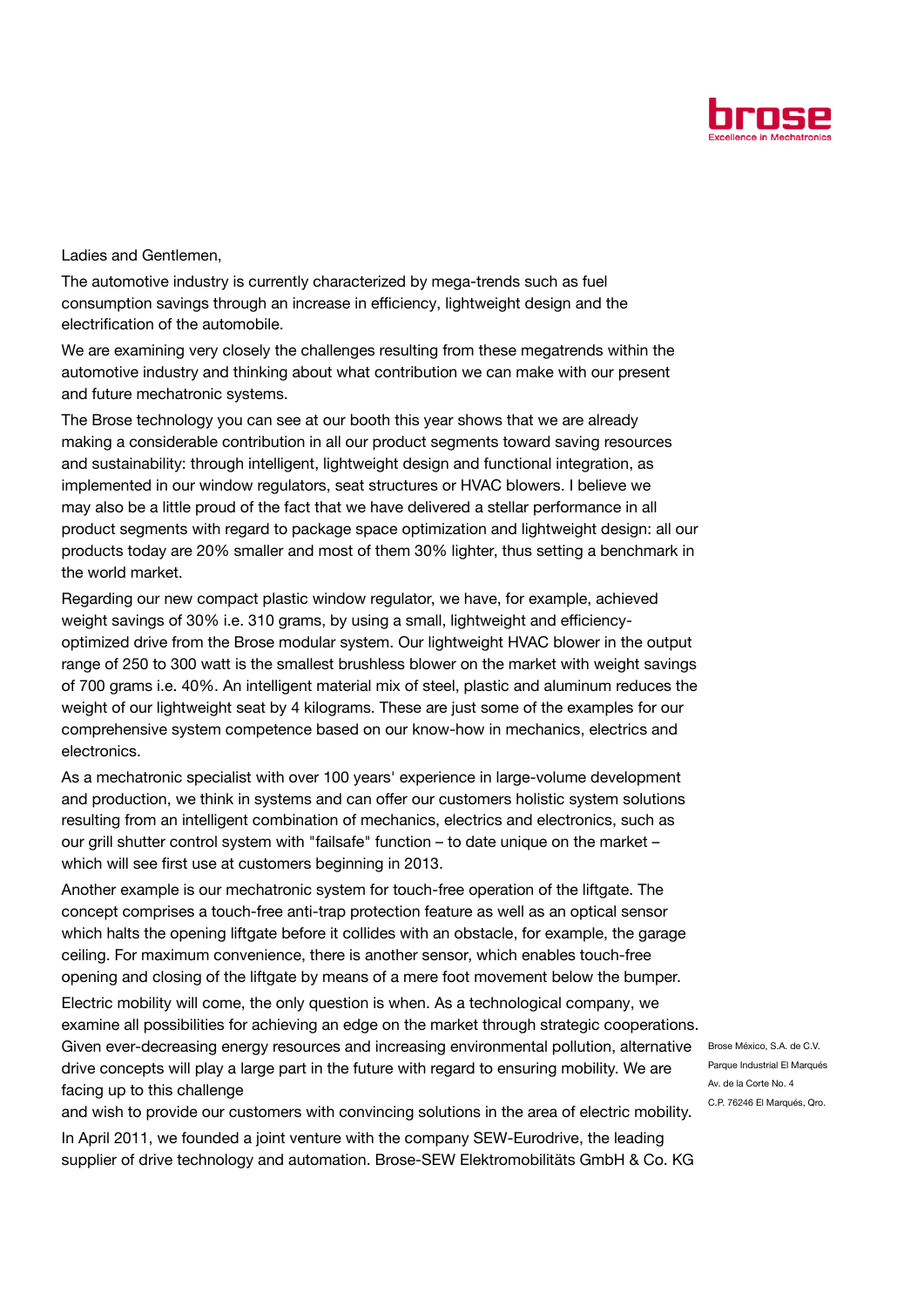

develops and produces drives and charging technology for electric and hybrid vehicles with power output ranging from 0.25 to 150 kilowatt.

SEW is - like Brose - a family-owned company, and therefore in many things we share a common approach. Brose is the market leader in mechatronic systems for the most varied areas of application in the automobile with a market volume and series production knowhow derived from 150 million motors a year – albeit in the lower power categories.

SEW-EURODRIVE as the market leader in the industrial sector has the more powerful motors required and decades of know-how in electric motor development and production.

That is why I am very happy to welcome Johann Soder, board member responsible for technology at SEW-Eurodrive, here today. He will be pleased to answer any of your questions in the tour of our booth after this press conference.

Intelligent and user-friendly charging technology is an essential pre-condition if electric vehicles are to be established in the mass market. Brose-SEW can offer a viable solution: wireless charging technology makes accessing a power supply at home (connection 230 volt/16 ampere) or while on the move easy, clean and independent of weather conditions.

Instead of stationary electricity refuelling stations, the components for wireless power transmission include induction coils embedded in the ground which act as the transmitter and a module on the underbody of the car which assumes the role of the receiver. Power is transmitted inductively up to a distance of 20 centimeters via a magnetic field (rate of efficiency >90%). The transmission frequency is 140 kHz, whereas most systems on the market only reach 50kHz.

An electromagnetic shield in the coils ensures the passenger compartment is protected from the magnetic field. Brose-SEW is the only supplier to meet the VDE rule of application (VDE-AR-E 2122-4-2).

Due to its complete modular structure, an induction charging system of almost any size can be installed for any type of requirements. With Brose-SEW's mobile pad system based on standardized 230 volt cable connections, we offer a solution which makes the user completely independent of stationary charging stations.

Engineers at SEW-Eurodrive have transferred inductive technology, which has been successfully used in industrial applications for over 10 years, to supplying power for modern electric vehicles. In the future, it will be feasible that vehicles no longer need large, high-performance batteries but instead only small, proven battery systems which get recharged at short intervals virtually by "driving past". Together with our joint venture partner SEW-Eurodrive, we will be pressing ahead with technology for the inductive charging of electric and hybrid vehicles. Another core competence of our joint venture are drive solutions for hybrid and electric vehicles – from the E-car to the E-bike. Depending on the type of vehicle, these can be individually adapted within a broad spectrum to customer requirements. Here, our joint venture, besides using SEW-Eurodrive's existing motor modular design system, uses motors which have been specially developed, in conjunction with automakers, for electric vehicles. An absolute highlight is the separately excited synchronous motor: in contrast to commercially available systems, the aggregate can function without the use of rare earth magnet material.

Brose México, S.A. de C.V. Parque Industrial El Marqués Av. de la Corte No. 4 C.P. 76246 El Marqués, Qro.